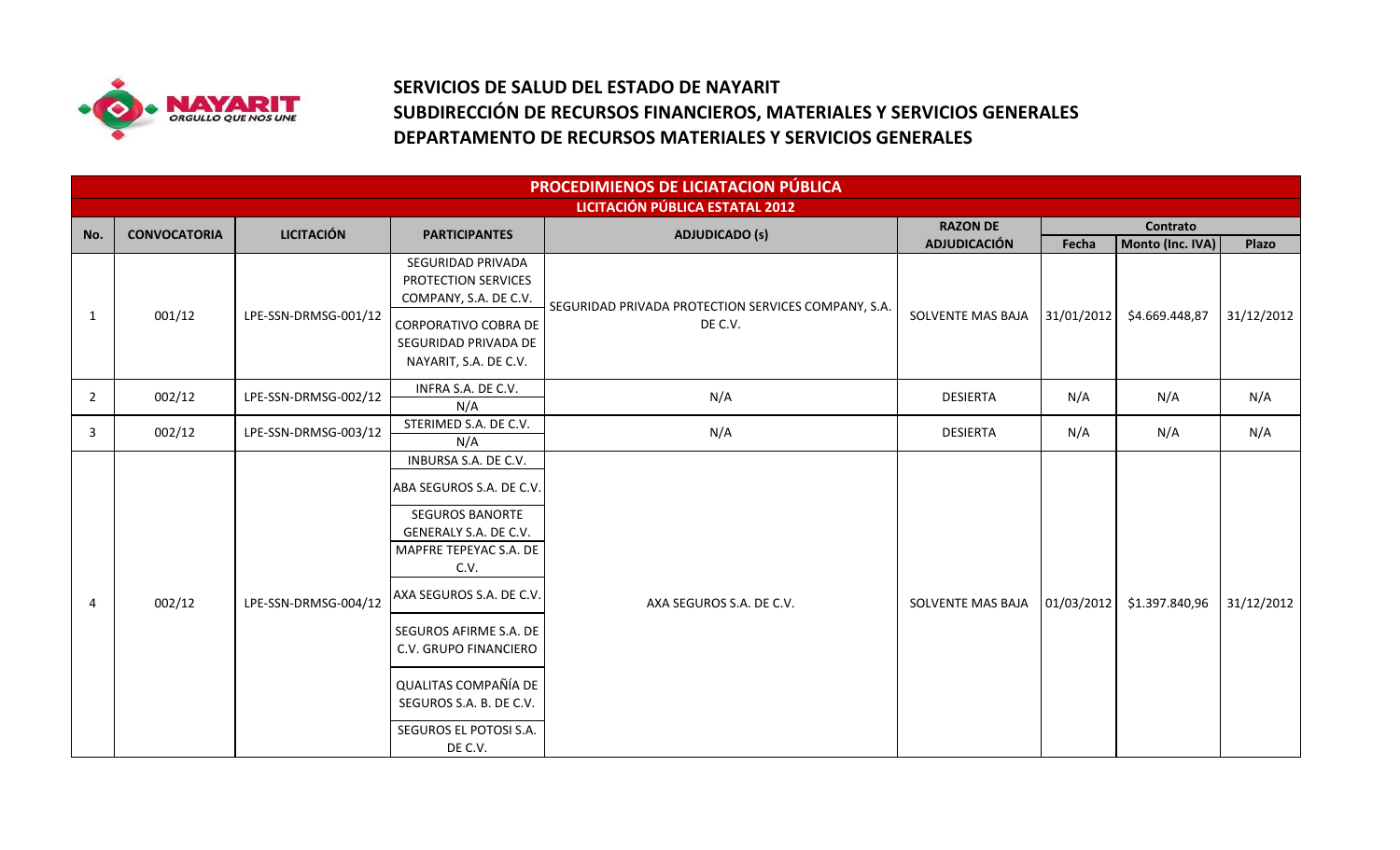| 5  | 002/12 | LPE-SSN-DRMSG-005/12 | <b>CORPORINTER S.A. DE</b><br>C.V.<br><b>DISTIBUIDORA SAN</b><br>GERMAN S.A. DE C.V.<br>MARIA DINORA ROJAS<br><b>RODRIGUEZ</b> | <b>MARIA DINORA ROJAS RODRIGUEZ</b>         | SOLVENTE MAS BAJA        | 07/03/2012 | \$875.800,00                 | 16/03/2012 |
|----|--------|----------------------|--------------------------------------------------------------------------------------------------------------------------------|---------------------------------------------|--------------------------|------------|------------------------------|------------|
| 6  | 003/12 | LPE-SSN-DRMSG-006/12 | INFRA S.A. DE C.V.<br>N/A                                                                                                      | N/A                                         | <b>DESIERTA</b>          | N/A        | N/A                          | N/A        |
| 7  | 003/12 | LPE-SSN-DRMSG-007/12 | STERIMED S.A. DE C.V.<br>N/A                                                                                                   | N/A                                         | <b>DESIERTA</b>          | N/A        | N/A                          | N/A        |
| 8  | 004/12 | LPE-SSN-DRMSG-008/12 | JOSE DE JESUS LOPEZ<br><b>RODRIGUEZ</b><br>GRUPO ALDARAMIZ S.A.<br>DE C.V.                                                     | JOSE DE JESUS LOPEZ RODRIGUEZ               | SOLVENTE MAS BAJA        | 23/03/2012 | \$1.381.577,40               | 31/12/2012 |
| 9  | 005/12 | LPE-SSN-DRMSG-009/12 | <b>VICTOR MANUEL</b><br><b>CENTENO PACHECO</b><br>MARIA DINORA ROJAS<br><b>RODRIGUEZ</b>                                       | VICTOR MANUEL CENTENO PACHECO               | SOLVENTE MAS BAJA        | 16/04/2012 | \$5.069.493,09               | 31/12/2012 |
| 10 | 005/12 | LPE-SSN-DRMSG-010/12 | <b>COROMINAS Y CASTILLO</b><br>S.C.<br>RESONANCIA MAGNETICA<br>DE NAYARIT S.A. DE C.V.                                         | COROMINAS Y CASTILLO S.C.                   | SOLVENTE MAS BAJA        |            | 30/04/2012   \$10.190.997,28 | 31/12/2012 |
| 11 | 006/12 | LPE-SSN-DRMSG-011/12 | HOSPITERRA S.A. DE C.V.<br>LOMEDIC S.A. DE C.V.                                                                                | LOMEDIC S.A. DE C.V.                        | <b>SOLVENTE MAS BAJA</b> | 30/04/2012 | \$49.000.000,00              | 31/10/2012 |
| 12 | 007/12 | LPE-SSN-DRMSG-012/12 | <b>MULTISERVICIOS</b><br>MEDICOS REAL SAN<br>FELIPE S.C.<br><b>MULTISERVICIOS</b><br>MEDICOS SIGLO XXI S.C.                    | MULTISERVICIOS MEDICOS REAL SAN FELIPE S.C. | SOLVENTE MAS BAJA        | 18/05/2012 | \$9.344.590,92               | 31/12/2012 |
| 13 | 008/12 | LPE-SSN-DRMSG-013/12 | MARIA DINORA ROJAS<br><b>RODRIGUEZ</b><br>JOSE DEL HOYO<br><b>GUTIERREZ</b>                                                    | MARIA DINORA ROJAS RODRIGUEZ                | SOLVENTE MAS BAJA        | 21/05/2012 | \$2.981.780,00               | 31/12/2012 |
| 14 | 008/12 | LPE-SSN-DRMSG-014/12 | LOMEDIC S.A. DE C.V.<br>REXFARMA S.A. DE C.V                                                                                   | LOMEDIC S.A. DE C.V.                        | SOLVENTE MAS BAJA        | 21/05/2012 | \$216.400,00                 | 11/06/2012 |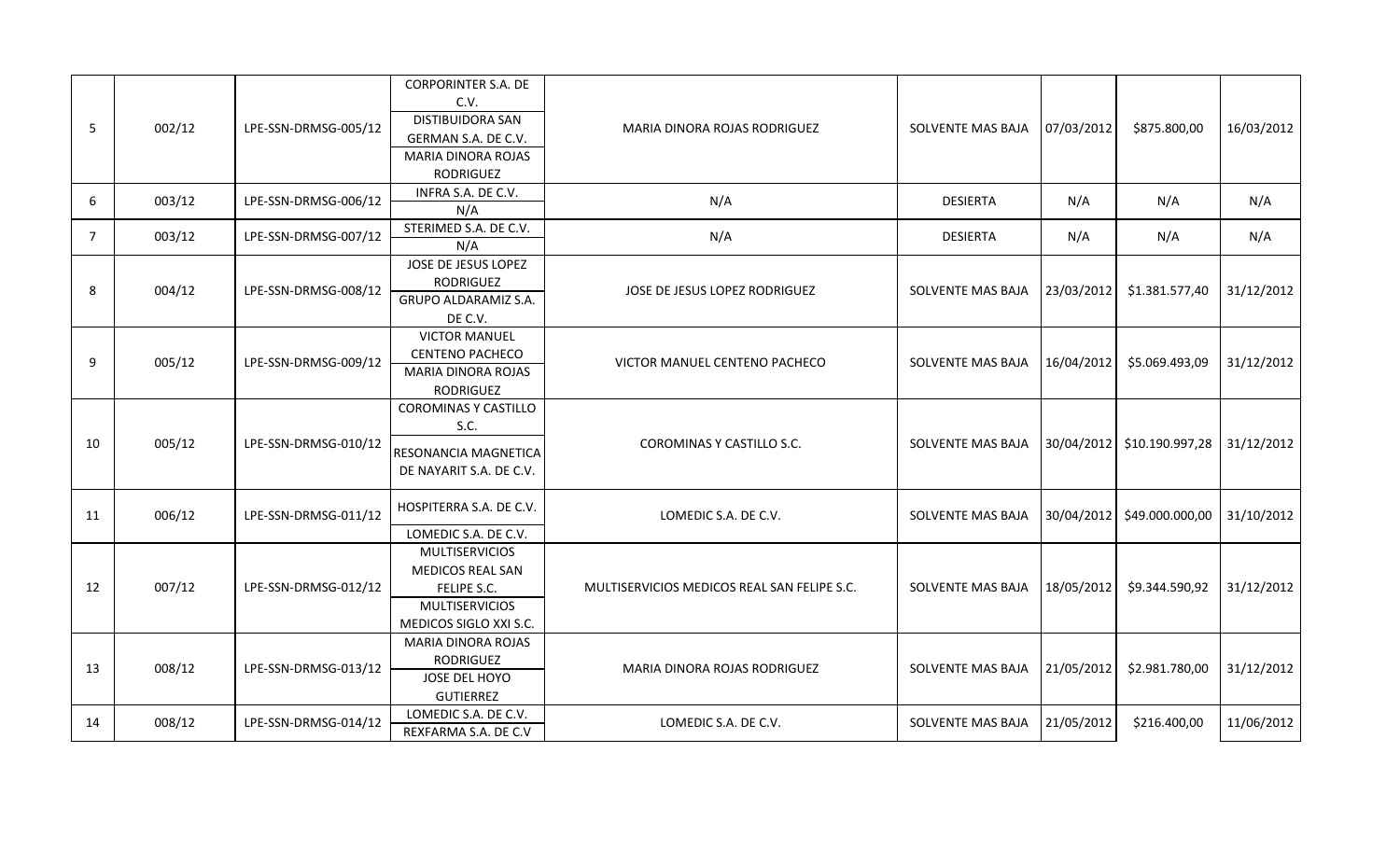| 15 | 009/12 | LPE-SSN-DRMSG-015/12 | CRUZHAM<br>PROFESIONALES S.A DE<br>C.V.<br><b>IMPLEMENTOS MEDICOS</b><br>DE OCCIDENTE S.A. DE C.V                                           | N/A                                           | <b>DESIERTA</b>   | N/A | N/A                        | N/A        |
|----|--------|----------------------|---------------------------------------------------------------------------------------------------------------------------------------------|-----------------------------------------------|-------------------|-----|----------------------------|------------|
| 16 | 010/12 | LPE-SSN-DRMSG-016/12 | CRUZHAM<br>PROFESIONALES S.A DE<br>C.V.<br><b>JORGE EDUARDO PEREZ</b><br>VILLEGAS                                                           | N/A                                           | <b>DESIERTA</b>   | N/A | N/A                        | N/A        |
| 17 | 009/12 | LPE-SSN-DRMSG-017/12 | <b>INSTRUMENTOS MEDICOS</b><br><b>INTERNACIONALES S.A.</b><br>DE C.V.<br>CARDIOPACE S.A. DE C.V.                                            | N/A                                           | <b>DESIERTA</b>   | N/A | N/A                        | N/A        |
| 18 | 011/12 | LPE-SSN-DRMSG-019/12 | <b>INSTRUMENTOS MEDICOS</b><br><b>INTERNACIONALES S.A.</b><br>DE C.V.<br>CARDIOPACE S.A. DE C.V.                                            | N/A                                           | <b>DESIERTA</b>   | N/A | N/A                        | N/A        |
| 19 | 012/12 | LPE-SSN-DRMSG-020/12 | REXFARMA S.A. DE C.V<br>PROVEEDOREA DE<br>INSUMOS HAKERI S.A. DE<br>C.V.                                                                    | N/A                                           | <b>DESIERTA</b>   | N/A | N/A                        | N/A        |
| 20 | 013/12 | LPE-SSN-DRMSG-021/12 | CORPORACIÓN<br>DIAGNOSTICA CENTELLA<br>S.A. DE C.V.<br>PUBLISALUD S.A. DE C.V.<br><b>CENTRUM PROMOTORA</b><br>INTERNACIONAL S.A. DE<br>C.V. | CORPORACIÓN DIAGNOSTICA CENTELLA S.A. DE C.V. | SOLVENTE MAS BAJA |     | 24/07/2012 \$38.223.263,69 | 31/12/2012 |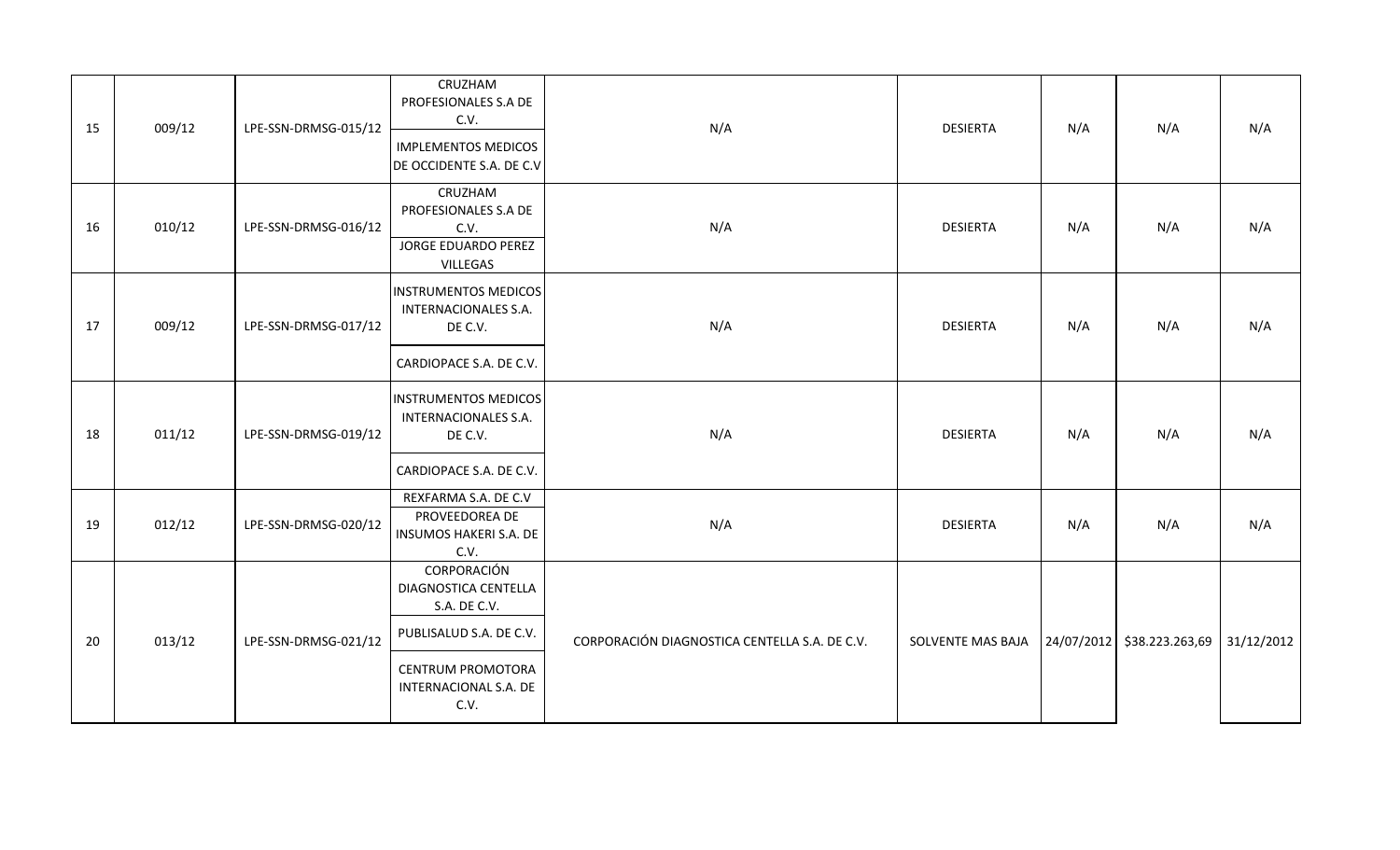| 21 | 014/12 | LPE-SSN-DRMSG-022/12 | PROVEEDOREA DE<br><b>INSUMOS HAKERI S.A. DE</b><br>C.V.<br>RESXFARMA S.A. DE C.V.                                                        | N/A                                                                     | <b>DESIERTA</b>   | N/A        | N/A            | N/A        |
|----|--------|----------------------|------------------------------------------------------------------------------------------------------------------------------------------|-------------------------------------------------------------------------|-------------------|------------|----------------|------------|
| 22 | 015/12 | LPE-SSN-DRMSG-023/12 | <b>IMPRESIONES DIGITALES Y</b><br>DISEÑO GRAFICO DE<br>NAYARIT S. DE R.L. DE C.V.<br><b>DESARROLLO VISUALES</b><br>S.A. DE C.V.          | IMPRESIONES DIGITALES Y DISEÑO GRAFICO DE NAYARIT S.<br>DE R.L. DE C.V. | SOLVENTE MAS BAJA | 31/07/2012 | \$606.100,00   | 30/08/2012 |
| 23 | 016/12 | LPE-SSN-DRMSG-024/12 | REXFARMA S.A. DE C.V<br>CASA FARMA DEL BAJIO<br>S.A. DE C.V.<br>DIVITER S.A. DE C.V.<br>PROVEEDOREA DE<br>INSUMOS HAKERI S.A. DE<br>C.V. | REXFARMA S.A DE C.V.                                                    | SOLVENTE MAS BAJA | 03/09/2012 | \$2.323.067,20 | 14/09/2012 |
| 24 | 016/12 | LPE-SSN-DRMSG-025/12 | PROVEEDOREA DE<br>INSUMOS HAKERI S.A. DE<br>C.V.<br>N/A                                                                                  | N/A                                                                     | <b>DESIERTA</b>   | N/A        | N/A            | N/A        |
| 25 | 016/12 | LPE-SSN-DRMSG-026/12 | N/A                                                                                                                                      | N/A                                                                     | <b>DESIERTA</b>   | N/A        | N/A            | N/A        |
| 26 | 016/12 | LPE-SSN-DRMSG-027/12 | N/A                                                                                                                                      | N/A                                                                     | <b>DESIERTA</b>   | N/A        | N/A            | N/A        |
| 27 | 017/12 | LPE-SSN-DRMSG-028/12 | PROVEEDOREA DE<br>INSUMOS HAKERI S.A. DE<br>C.V.<br>MEDICURI S.A. DE C.V.                                                                | PROVEEDORA DE INSUMOS HAKERI S.A DE .C.V.                               | SOLVENTE MAS BAJA | 05/10/2012 | \$1.821.562,38 | 12/11/2012 |
| 28 | 017/12 | LPE-SSN-DRMSG-029/12 | N/A                                                                                                                                      | N/A                                                                     | <b>DESIERTA</b>   | N/A        | N/A            | N/A        |
| 29 | 017/12 | LPE-SSN-DRMSG-030/12 | DENTILAB S.A. DE C.V.<br>N/A                                                                                                             | N/A                                                                     | <b>DESIERTA</b>   | N/A        | N/A            | N/A        |
| 30 | 018/12 | LPE-SSN-DRMSG-031/12 | N/A                                                                                                                                      | N/A                                                                     | <b>DESIERTA</b>   | N/A        | N/A            | N/A        |
|    |        |                      | <b>GENESIS HEALTHCARE</b><br>ADVISERS S.A. DE C.V                                                                                        |                                                                         |                   |            |                |            |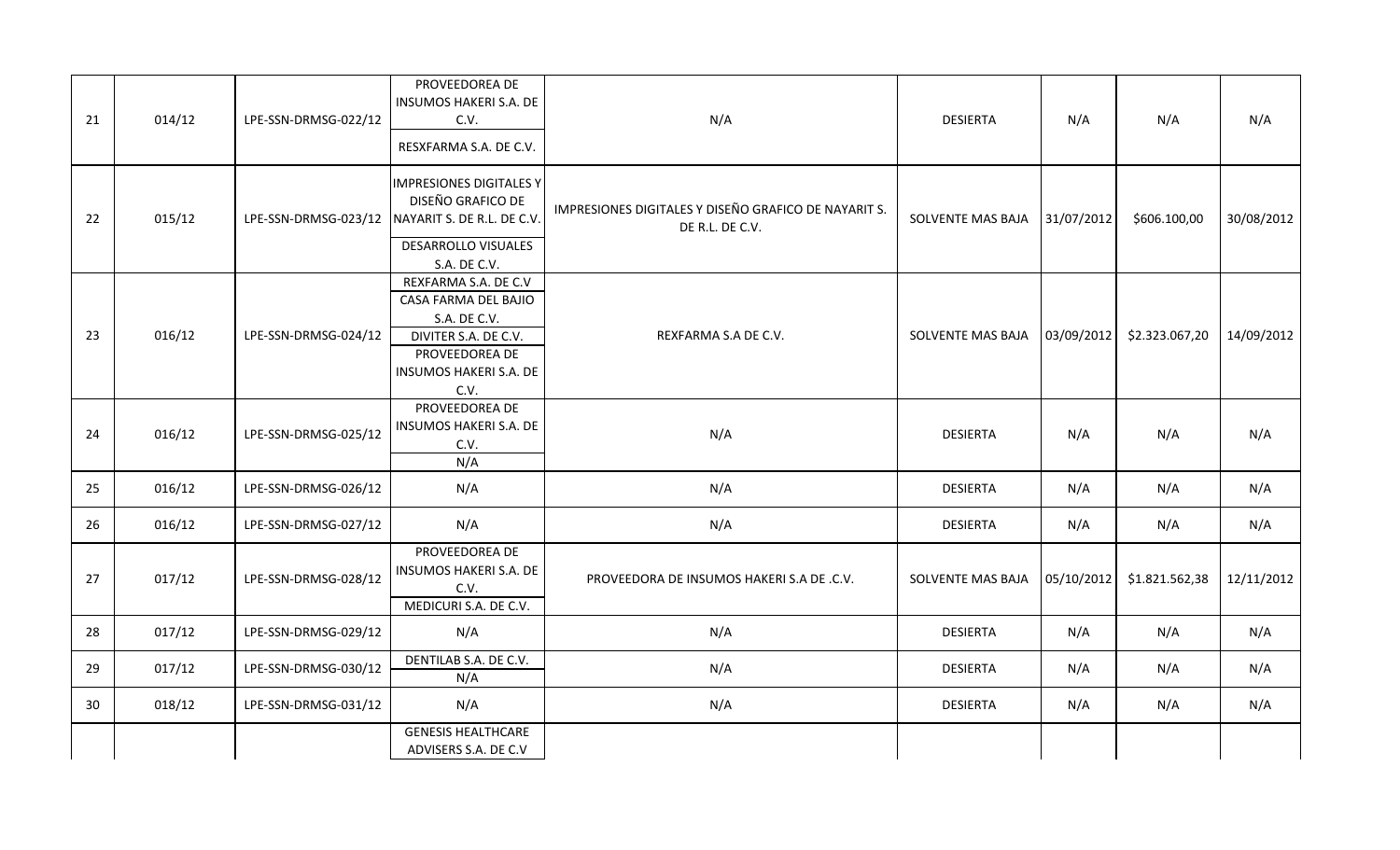|    |        |                                             | SERVICIO DE INGENIERIA<br>EN MEDICINA DE<br>OCCIDENTE S.A. DE C.V.                                                  | SERVICIO DE INGENIERIA EN MEDICINA DE OCCIDENTE S.A.<br>DE C.V. |                   | 07/12/2012 | \$254.630,21   | 07/01/2013 |
|----|--------|---------------------------------------------|---------------------------------------------------------------------------------------------------------------------|-----------------------------------------------------------------|-------------------|------------|----------------|------------|
| 31 | 019/12 | LPE-SSN-DRMSG-032/12                        | <b>CONSORCIO</b><br>HOSPITALARIO, S.A. DE<br>C.V.<br><b>INGENIERIA Y SISTEMAS</b><br>ELECTROMEDICOS S.A. DE<br>C.V. | INGENIERIA Y SISTEMAS ELECTROMEDICOS S.A. DE C.V.               | SOLVENTE MAS BAJA | 07/11/2012 | \$208.104,00   | 07/01/2013 |
|    |        |                                             | VIASIS OCC. S.A. DE C.V.                                                                                            | VIASIS OCC. S.A. DE C.V.                                        |                   | 13/11/2012 | \$2.146.000,00 | 11/01/2013 |
| 32 | 020/12 | LPE-SSN-DRMSG-033/12                        | <b>CONSORCIO</b><br>HOSPITALARIO, S.A. DE<br>C.V.                                                                   | N/A                                                             | <b>DESIERTA</b>   | N/A        | N/A            | N/A        |
| 33 | 020/12 | LPE-SSN-DRMSG-034/12                        | REXFARMA S.A. DE C.V<br>PROVEEDOREA DE<br>INSUMOS HAKERI S.A. DE<br>C.V.                                            | REXFARMA S.A DE C.V.                                            | SOLVENTE MAS BAJA | 03/12/2012 | \$1.816.454,00 | 21/12/2012 |
|    |        |                                             | <b>GRUPO QUIROPRACTICO</b><br>DEL BAJIO, S.A. DE C.V.                                                               | PROVEEDORA DE INSUMOS HAKERI S.A DE .C.V.                       | SOLVENTE MAS BAJA | 03/12/2012 | \$487.952,00   | 21/12/2012 |
| 34 | 020/12 | LPE-SSN-DRMSG-035/12                        | N/A                                                                                                                 | N/A                                                             | <b>DESIERTA</b>   | N/A        | N/A            | N/A        |
| 35 | 021/12 | LPE-SSN-DRMSG-036/12                        | N/A                                                                                                                 | N/A                                                             | <b>DESIERTA</b>   | N/A        | N/A            | N/A        |
| 36 | 021/12 | LPE-SSN-DRMSG-037/12<br>(2DA. CONVOCATORIA) | <b>CONSORCIO</b><br>HOSPITALARIO, S.A. DE                                                                           | N/A                                                             | <b>DESIERTA</b>   | N/A        | N/A            | N/A        |
| 37 | 021/12 | LPE-SSN-DRMSG-038/12                        | N/A                                                                                                                 | N/A                                                             | <b>DESIERTA</b>   | N/A        | N/A            | N/A        |
| 38 | 021/12 | LPE-SSN-DRMSG-039/12                        | <b>GRUPO FARMACOS</b><br>ESPECIALIZADOS S.A. DE<br>C.V.<br>LABORATORIOS PISA S.A.<br>DE C.V.                        | GRUPO FARMACOS ESPECIALIZADOS S.A. DE C.V.                      | SOLVENTE MAS BAJA | 06/12/2012 | \$261.979,20   | 07/01/2013 |
|    |        |                                             | <b>DISTRIBUCION MEDICA</b><br>EXPRESS S.A. DE C.V.                                                                  | LABORATORIOS PISA S.A. DE C.V.                                  |                   | 06/12/2012 | \$1.464.151,76 | 07/01/2013 |
| 20 | 021/12 | IDE_CCNL_NDMACG_NAN/12                      | N/L                                                                                                                 | N / A                                                           | <b>DECIEDTA</b>   | NI/A       | N/L            | NI/A       |